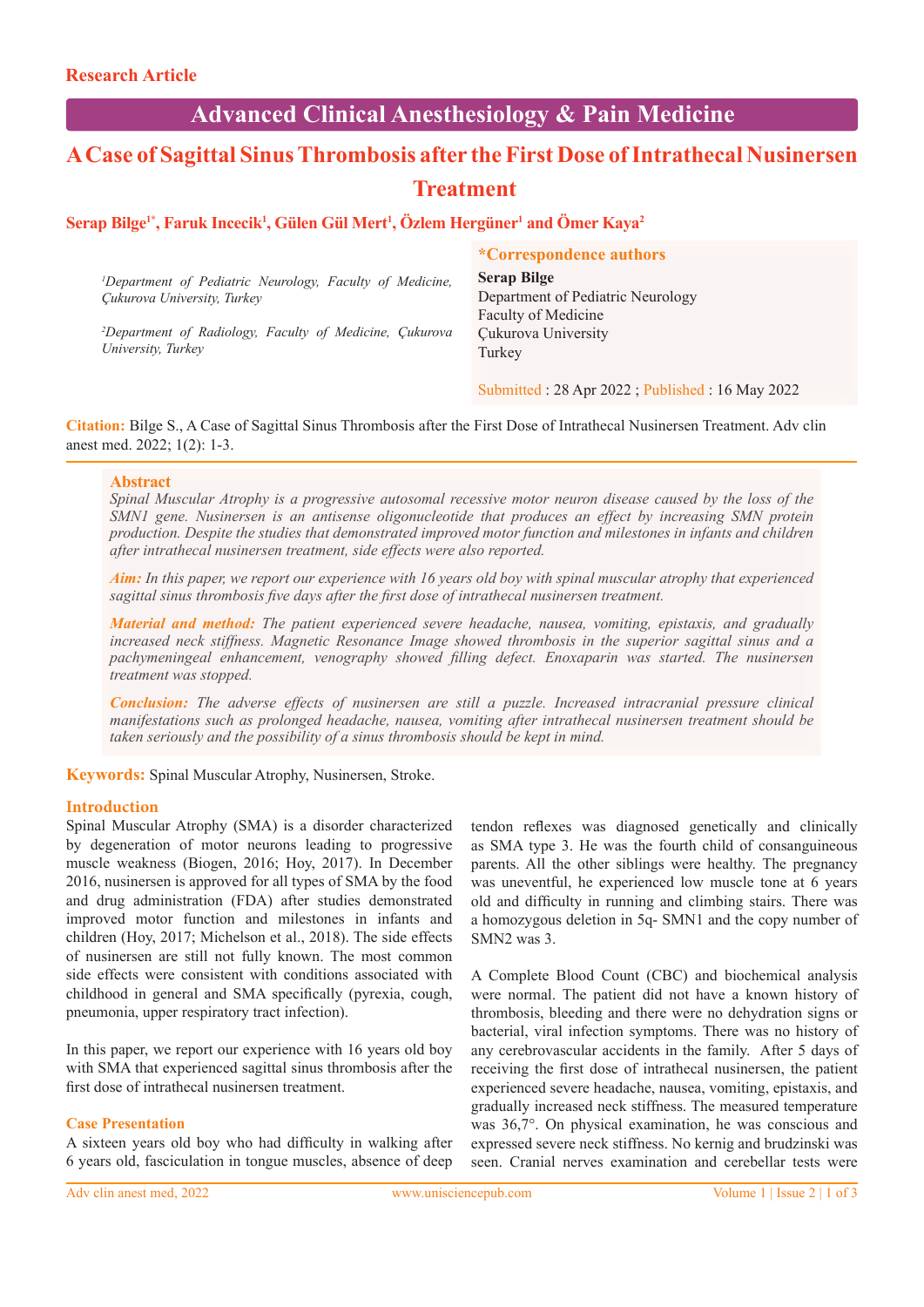normal. Babinski reflex was a planter. There was papilledema of the optic disc on ophthalmic examination. Acute phase reactants were normal. On lumbar punction, the cerebrospinal fluid pressure was 40 mm  $H_2O$ . Protein and glucose were 39,2 mg/dl and 67 mg/dl, respectively, and normal cell counts were found. Magnetic Resonance Image (MRI) showed thrombosis in the superior sagittal sinus and pachymeningeal enhancement, venography showed filling defect (Figure -1).

CBC, homocysteine, B12, folate, serological panel, C3, C4, ana, anti-DNA, APTT, PT, and INR were normal. In the thrombotic factor examination, no abnormality was found except heterozygous polymorphism in the MTHFR gene (C677T, A1298C). Enoxaparin was started and nusinersen treatment was stopped and never planned again.



**Figure1:** Coronal sequence, A sixteen years old patient with SMA, cerebral neuroimaging shows thrombosis in the superior sagittal sinüs and pachymeningeal enhancement

#### **Discussion**

Despite the beneficial aspects of nusinersen on motor function and milestones in infants and children, its benefits in adults are still unclear. Besides intrathecal nusinersen side effects are reported (Darras et al., 2019; Aslan et al., 2019).

The effects and adverse effects of this drug have not been revealed completely. Some reported side effects were related to intrathecal administration rather than the drug itself and some effects are related to the drug itself which can be mild like backache, fever, and vomiting. Serious side effects like pneumonia, skin rash, complete or partial atelectasis, damage to the kidneys, thrombocytosis, epistaxis, and bleeding due to clotting disorder, decreased blood platelets, meningitis not due to infection, hyponatremia, hypersensitivity reaction, acquired communicating hydrocephalus were also reported, Our patient experienced signs and symptoms of increased intracranial pressure as a result of sagittal sinus thrombosis five days after the first dose of intrathecal nusinersen treatment. Increased intracranial pressure clinical manifestations such as prolonged headache, nausea, and vomiting after intrathecal nusinersen treatment should be taken seriously and the possibility of a sinus thrombosis should be kept in mind (Aslan et al., 2019; Goodkey et al., 2018; Ko et al., 2019).

Cerebral Sinus Venous Thrombosis (CSVT) is a disease that can be seen in all age groups with different clinical findings and mostly with a good prognosis. The most important known etiologies are pregnancy, oral contraceptive drugs, systemic inflammatory disease, malignancy, coagulation disorders, and hematological disease. MTHFR gene polymorphisms (C677T, A1298C) presenting a risk factor alone or through homocysteine levels is controversial. The incidence of these polymorphisms in healthy individuals has also been reported, in our case, whether CSVT occurrence is due to the nusinersen or due to MTHFR (C677T, A1298C) mutation is still unclear. This study cannot make causal inferences on the relation between nusinersen and MTHFR (C677T, A1298C) mutation due to the absence of previous stroke history and occurrence of thrombosis after the first dose of intrathecal nusinersen made us think of the strong relationship between this drug and sagittal sinus thrombosis as a causative factor (Ayas et al., 2018; Chiriboga, 2017).

In a study, of 15 patients who had CSVT 2(13.3%) were determined to carry heterozygous homozygous MTHFR C677T mutation. Seven out of 15 (46.7%) patients investigated for MTHFR A1298C mutation were determined to have heterozygous and 1 of them to have a homozygous mutation. These mutations are clinically relevant if they cause hyper homocysteinemia. Our patient's homocysteine level was 3.1 mg/dl and he did not have any problems till the first intrathecal dose of nusinersen treatment which to the best of our knowledge, is the first SMA patient to develop a stroke after nusinersen treatment (Ayas et al., 2018; Chiriboga, 2017; Walter et al., 2019).

## **Conclusion**

The adverse effects of nusinersen are still unknown. Increased intracranial pressure clinical manifestations such as prolonged headache, nausea, and vomiting after intrathecal nusinersen treatment should be taken seriously and the possibility of a sinus thrombosis should be kept in mind.

#### **Acknowledgment**

**Informed consent statement:** The parents or the child's legal guardians provided informed written consent before study enrollment.

**Conflict-of-interest statement:** Authors declare no conflict of interest for this article.

**Data sharing statement:** No additional data are available.

#### **Funding :** None

**STROBE statement:** The authors have read the STROBE Statement—a checklist of items, and the manuscript was